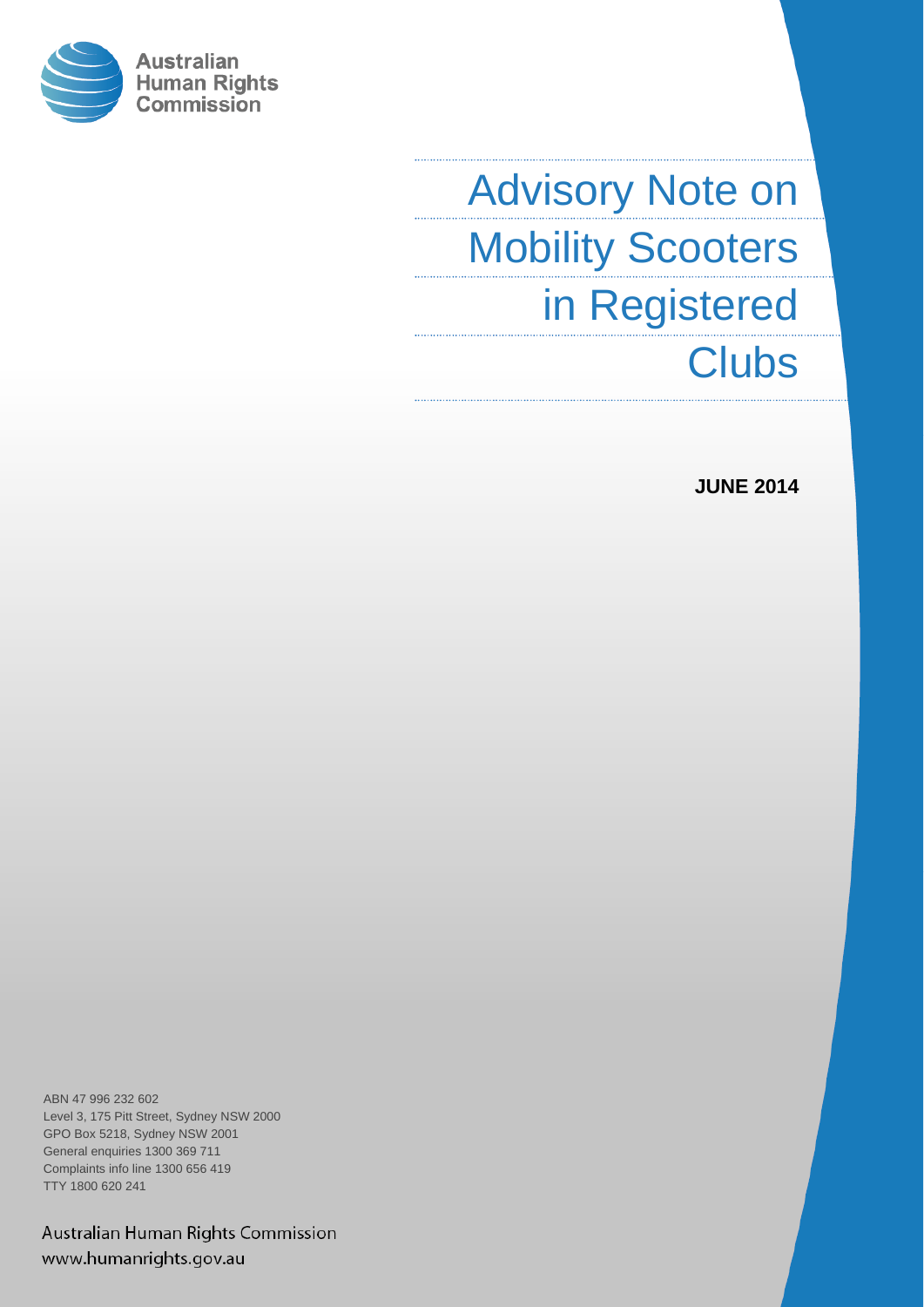Advisory Note on Mobility Scooters in Registered Clubs June 30 2014

# **Table of Contents**

| 1                |                                        |  |
|------------------|----------------------------------------|--|
| $\mathbf{2}$     |                                        |  |
| 3                |                                        |  |
| $\boldsymbol{4}$ |                                        |  |
| 5                |                                        |  |
| 6                | 6.1<br>6.2                             |  |
| $\overline{7}$   | 7.1<br>7.2<br>7.3                      |  |
| 8                |                                        |  |
| 9                | 9.1<br>9.2<br>9.3<br>9.4<br>9.5<br>9.6 |  |
| 10 <sup>°</sup>  | 10.1<br>10.2                           |  |
|                  |                                        |  |
|                  |                                        |  |
|                  |                                        |  |
|                  |                                        |  |
|                  |                                        |  |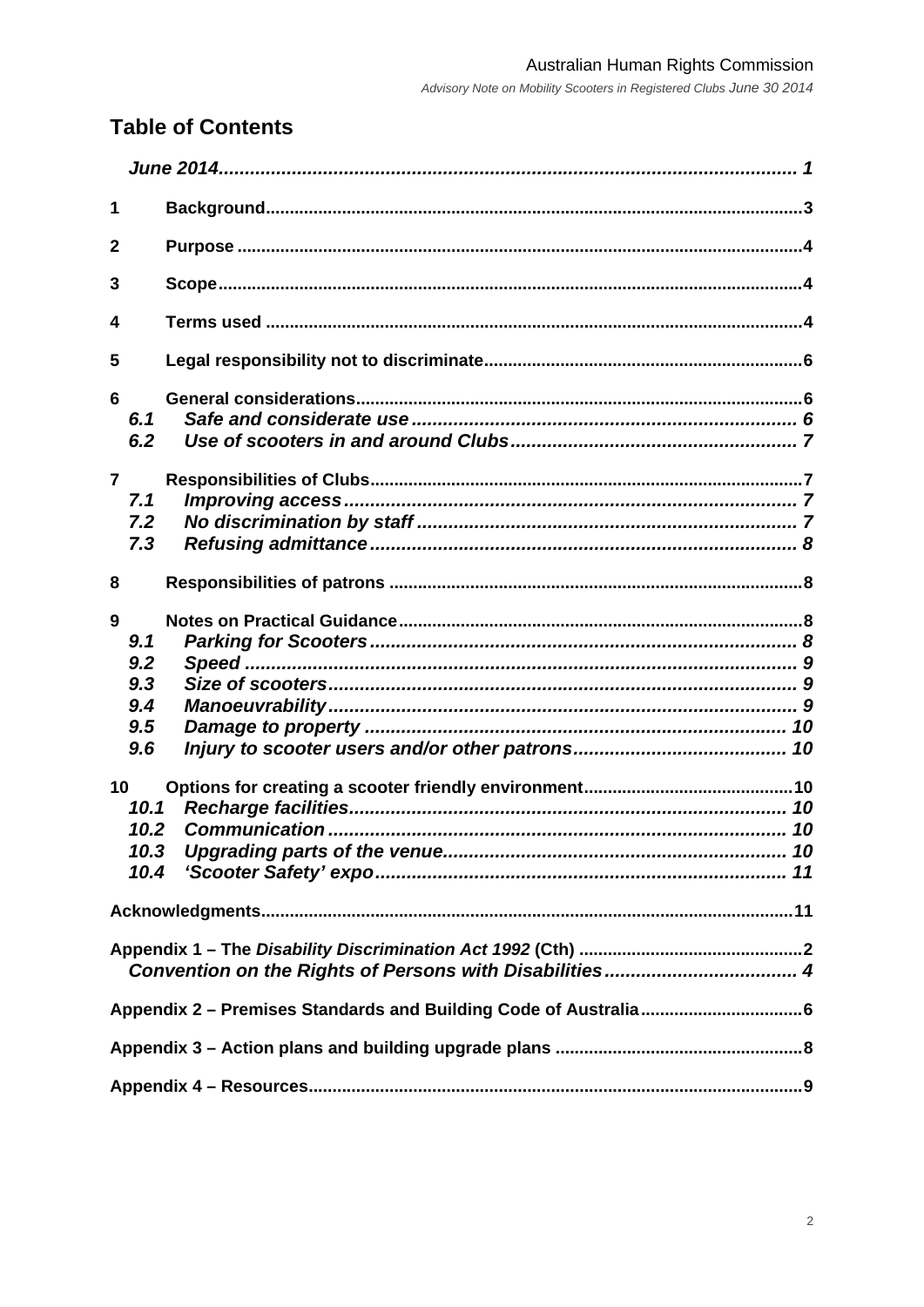# **1 Background**

In 2013 the RSL & Services Clubs Association approached the Australian Human Rights Commission (the Commission) to discuss issues arising from increased scooter use in their buildings and to seek advice on the applicability of the *Disability Discrimination Act 1992* (Cth) (DDA) in this area.

The result of this discussion was a proposal for the development of an Advisory Note (the Note) on the use of mobility scooters in and around Club premises. Supporting the partnership between the Commission and the RSL & Services Clubs Association are Clubs NSW, Leagues Clubs Australia, Bowls NSW and RSL Victoria.

Scooters are increasingly used by all ages as a mobility aid. They have become an indispensable form of transportation for a growing number of people who wish to keep their independence and maintain their wellbeing and engagement with their communities. The exact number of scooters in Australia is difficult to quantify.

Recently the Association of Australian and New Zealand Road Transport and Traffic Authorities (Austroads) initiated a project which aims to develop a consistent national regulatory framework for the use of motorised wheelchairs and other motorised mobility devices. This Note may be amended when the project recommendations are put in place.

In June 2012, the ACCC, NRMA Motoring & Services, CHOICE, EnableNSW, Flinders University and a number of other stakeholders worked together on Australia's first national survey of mobility scooter users named 'Mobility scooter usage and safety survey'.<sup>1</sup>

The results challenge the assumption that the majority of scooter users are elderly and established that more than 50 per cent of scooter users were aged less than 60 years. The survey found that without their scooters, many would be housebound and dependent upon family, friends and carers.

Scooters are safe as a mode of transportation if used appropriately and safely.

Clubs have identified the need for an effective and coordinated approach to responding to changes in the community and in particular the needs of patrons with disabilities and ageing patrons who may be impacted by mobility impairments and require the use of a scooter as an aid to mobility.

#### **Consultation Process**

Consultation with people with disabilities, their representative organisations and access experts was an essential part of developing this Note. The draft was placed on the Commission's website for public comment and received feedback from interested stakeholders from across Australia.

A reference group met at the Commission to discuss the development of the Note. On each occasion the stakeholders engaged in productive discussions about the needs of Clubs and patrons who use scooters in Clubs. Through these discussions proactive solutions were identified to issues raised.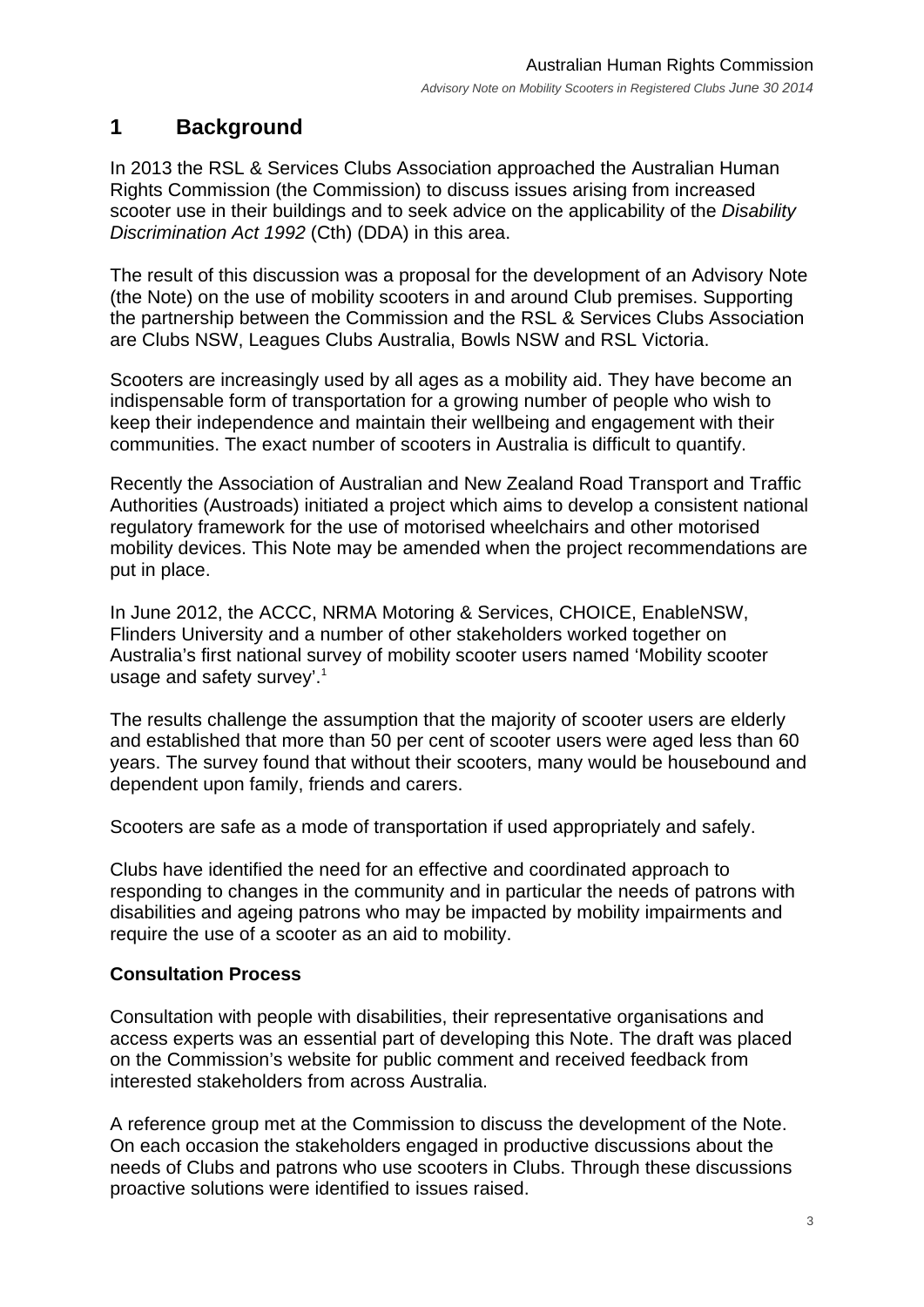# **2 Purpose**

The purpose of this Note is to provide:

- information about applicable federal disability discrimination law which is of relevance to mobility scooter use in Clubs (note that each State and Territory also has legislation in relation to disability discrimination)
- information on the rights, responsibilities and reasonable expectations of both Clubs and scooter users
- a range of useful ideas, resources and references that may assist Clubs to make venues more scooter friendly.

Currently, there are no Australian regulatory standards dealing specifically with scooters or rules for scooter use. However, this may change in the next 12 months. Scooters are tending to have a larger footprint, are heavier than motorised wheelchairs and have greater difficulty with manoeuvrability, especially inside buildings. As a consequence, there have been some concerns in regard to the use of scooters in and around publically accessible buildings and the need for specific standards addressing the range of issues relevant to scooter use has been identified.

The actions suggested in this Note are **not** mandatory and the Note **does not have** the force of law. The Note has been prepared by the Commission to assist Clubs and patrons with understanding their existing responsibilities and rights under the DDA. It may also assist Clubs in identifying ways to avoid unlawful disability discrimination and potential disability discrimination complaints.

## **3 Scope**

The scope of this Note refers only to the use of scooters in and around the publicly accessible buildings and grounds of registered Clubs. The Note does not include provisions for other types of mobility devices - for example motorised wheelchairs.

While dealing with the use of scooters within and around Clubs, this Note could be relevant to scooter use in other premises accessible to the public.

## **4 Terms used**

### **'Disability'**

The term 'disability' is defined in section 4 of the DDA. It includes partial or total loss of a person's physical, intellectual or sensory function (eg vision or hearing); conditions that affect thought processes or neurological function; physical disfigurement/malfunction; or the presence in the body of disease-causing organisms (eg HIV/AIDS). Impairment may be life long, acquired by accident or as part of the ageing process. Disability under the DDA includes a disability which presently exists, previously existed, may exist in the future or which is imputed to a person.

#### **'Disability Aid'**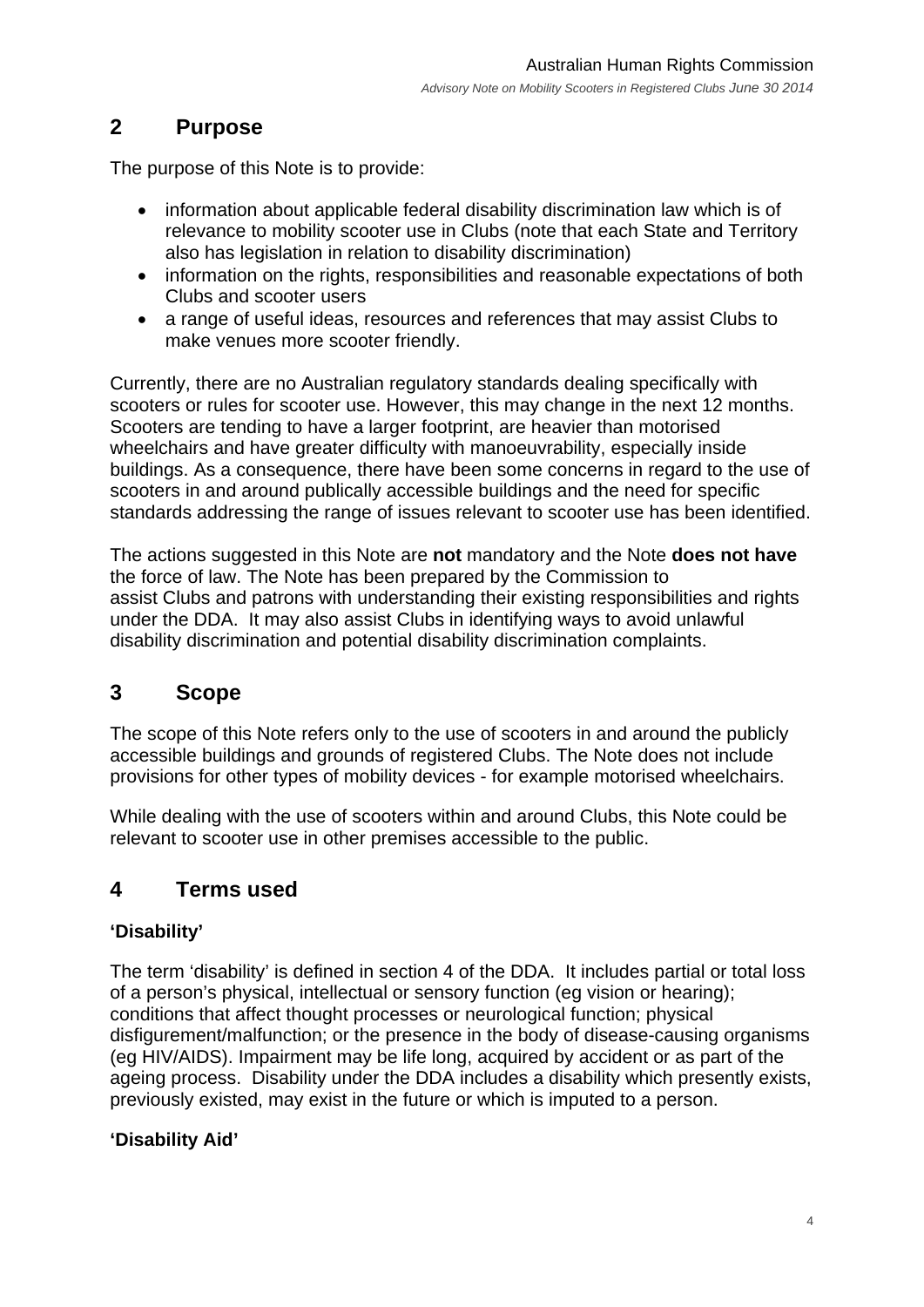The term 'disability aid' is defined in section 9(3) of the DDA as equipment (including palliative or therapeutic device) that is used by a person with a disability and provides assistance to alleviate the effect of the disability.

#### **'Discrimination'**

Disability discrimination under the DDA occurs when a person with a disability is treated less favourably than a person without a disability would be treated in the same or similar circumstances.

Discrimination may also occur indirectly, for example, when a person requires another person to comply with a requirement or condition and, because of the latter person's disability, he/she would only be able to comply if reasonable adjustments were made; however, reasonable adjustments were not made and this had the effect of disadvantaging persons with a disability.

#### **'Mobility Scooters'**

Mobility scooters are battery powered three or four wheeled mobility devices that are specifically designed to travel on footpaths and for one user only. They are a simple vehicle with few working parts, requiring a relatively low level of maintenance. They are also referred to as 'motorised mobility devices'.



Scooters are activated by a simple throttle, operated by the fingers, which controls both speed and braking. Steering is via

a variety of types of handlebars that operate in a similar fashion to push bikes or motor bikes. They come with varying levels of equipment including twin headlights, indicators and visibility flags.

#### **'Accessible'**

Accessible means having features to enable use by people with disabilities.

This may include:

- continuous accessible paths of travel to, into and around a building that can be safely used by people with different disabilities
- enough room around and through doorways, in lifts and toilets for people using wheelchairs or other mobility aids
- light switches and controls at accessible heights
- fit-out of accessible toilets to enable use by people with disabilities using a wheelchair or other mobility aid.

These are detailed further in Appendix 2.

#### **'Premises'**

The definition of premises in the DDA includes a structure, building, place (whether enclosed, built on or not) and a part of a premises.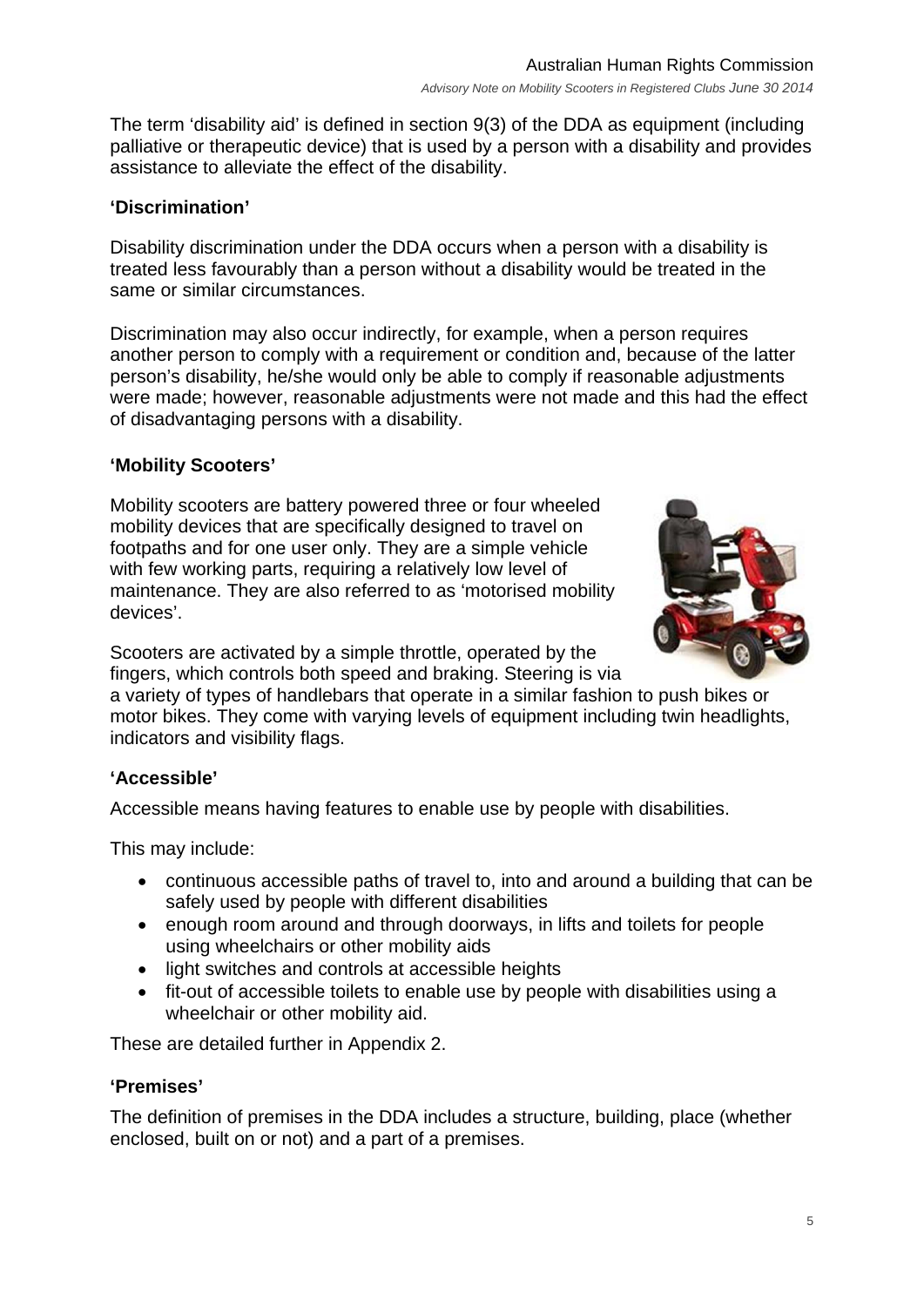Premises which are covered by the DDA include existing buildings (including heritage buildings); new or proposed buildings; pathways to buildings; transport infrastructure; car parks; sporting venues; public toilets; public gardens/parks.

### **'Patrons'**

Members or guests of Clubs will be referred to as patrons.

# **5 Legal responsibility not to discriminate**

#### *Disability Discrimination Act 1992* **(Cth)**

The DDA makes disability discrimination unlawful in certain areas of public life and aims to ensure that people with disabilities have the same fundamental rights as the rest of the community. This includes the same level of access to facilities, premises and goods and services as the rest of the community.

The DDA also prohibits discrimination against people who have a 'disability aid'. Scooters used by people to alleviate the effect of their disability may be regarded as a 'disability aid' under the DDA.

Therefore, it may be unlawful for a Club to refuse entry to someone who uses a scooter where it is being used as a disability aid, to alleviate the effect of a disability. It may also be unlawful for a Club to restrict access to certain parts of its premises.

The DDA also makes it unlawful for a person or organisation to discriminate against people who have a carer, assistant or assistance animal.

Examples of access issues that would particularly affect people with a disability which affects their mobility, and which may lead to discrimination, include:

- entrances located in a position that require a person to be able to walk up steps to get to or through the entrance
- doorways that are too narrow for a person using a wheelchair or scooter to get through
- areas of buildings that can only be approached up a stairway.

In some instances, an organisation may be able to show that providing access to scooter users would result in it incurring 'unjustifiable hardship', and in those cases its conduct would not be unlawful. For further details on the DDA and unjustifiable hardship refer to Appendix 1*.*

## **6 General considerations**

#### *6.1 Safe and considerate use*

Staff and scooter users could seek information from club management on:

- expectations for safe usage of scooters within and around their clubs
- acceptable speed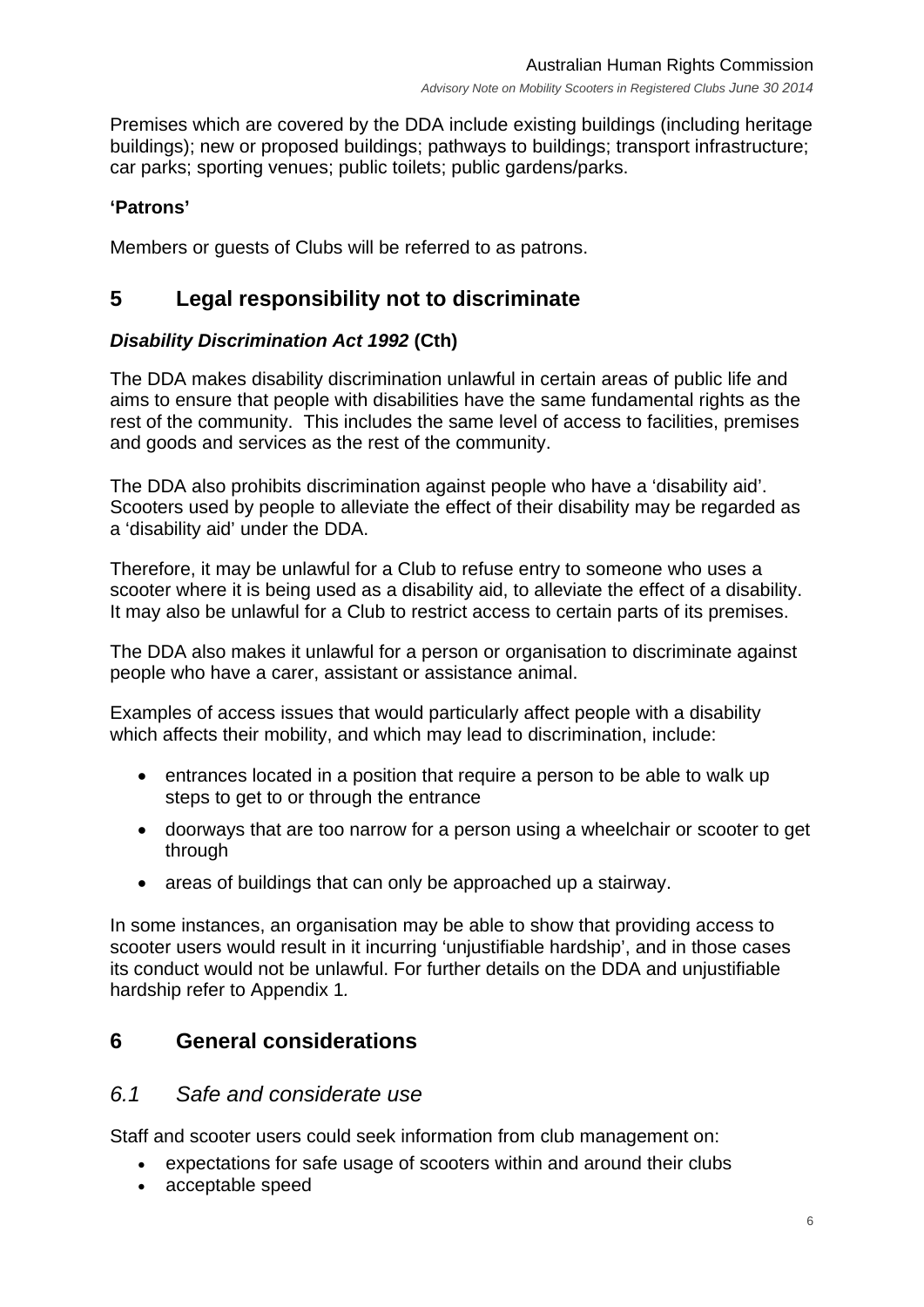- welcoming information about scooter parking areas
- areas of the building to which scooter users might not be able to get to or safely use because of existing design or facility limitations
- emergency exits
- scooter etiquette.

### *6.2 Use of scooters in and around Clubs*

Patrons may use scooters in and around Clubs where the scooter is a disability aid used to alleviate the effect of a disability.

Where there are areas in an existing Club building where access is limited, a patron with a disability might lodge a complaint of discrimination. An outcome of a complaint may be that a Club is required to make accessibility improvements to its premises over time, unless removal of barriers would result in an unjustifiable hardship for the Club.

## **7 Responsibilities of Clubs**

Clubs can expect their patrons to behave in an appropriate manner according to the club code of conduct and membership guidelines or rules. They may also, because of their obligations under workplace health and safety laws, require patrons to drive their scooters in a safe manner.

### *7.1 Improving access*

Like all older public buildings, there may be areas within Clubs that may have limited access for scooters. Clubs should try to address those limits over time.

Individual Clubs could seek an assessment of current access requirements under the *Disability (Access to Premises) Standards 2010* and the *Building Code of Australia*  (Premises Standards and the BCA), identify areas of highest concern and develop an action plan or building upgrade plan to address those issues.

See Appendix 2 for information on minimum requirements for building access for new and upgraded buildings.

See Appendix 3 for more information on Action Plans and building upgrade plans.

### *7.2 No discrimination by staff*

Clubs have a responsibility to take reasonable precautions to ensure staff do not discriminate on the grounds of a person's disability. A failure on the part of staff to respond reasonably to the needs of people with disability can lead to significant discriminatory barriers.

Clubs could consider the following strategies: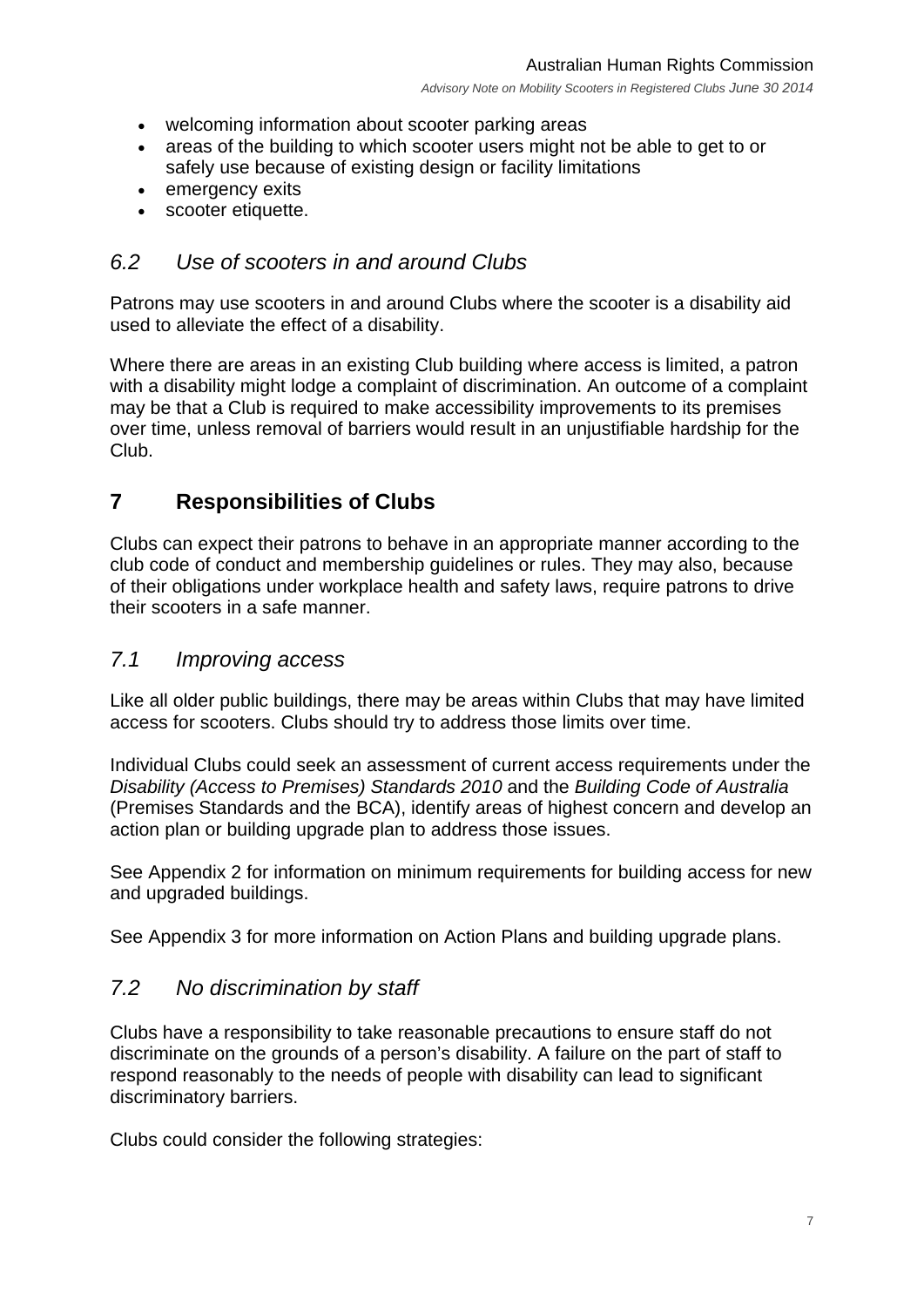- make all staff aware of the need to avoid discrimination. This might include issuing a formal policy statement on compliance with discrimination law and more direct advice to staff
- take reasonable measures to give staff sufficient information and expertise to make services and facilities available in a non-discriminatory way
- encourage effective communication with people with disabilities including people with a communication impairment

# *7.3 Refusing admittance*

Where it is clear that a scooter user is not using their scooter in a safe and considerate manner, the Club may decide to refuse entry on the grounds of safety for staff and other patrons or to ask a scooter user to leave the premises. Clubs will also apply the law on 'responsible service of alcohol' in relation to all patrons, including scooter users.

However, before any decision is made to refuse admittance, staff should take steps to ensure the patron has access to information on safe and considerate scooter use, understands the Clubs procedures and has the opportunity to discuss their situation.

## **8 Responsibilities of patrons**

Scooter users have a responsibility to behave in an appropriate manner according to the code of conduct and membership guidelines or rules of their Club. They should also behave respectfully to management, staff and fellow patrons and drive their scooters in a safe and considerate manner.

Scooter users should be aware of their relevant state or territory road rules for scooter use.

## **9 Notes on Practical Guidance**

## *9.1 Parking for Scooters*

All Clubs are different sizes and have different access provisions inside and out. Each Club is encouraged to provide parking for scooters and to assess the most appropriate area for doing so. Clubs are encouraged to display clear signage about parking whereabouts, whether it is inside the building or outside.

Parking close to the Club will make it easier for people with a disability to access the facilities. Depending on the layout of the building, there may only be outside space for scooter parking.

*Parking inside* - designated spaces with space for dismounting should be clear of main pedestrian traffic areas, entries, exits and emergency exits.

*Parking outside* – if on a footpath, must comply with Council requirements. Where feasible, providing undercover parking is preferred.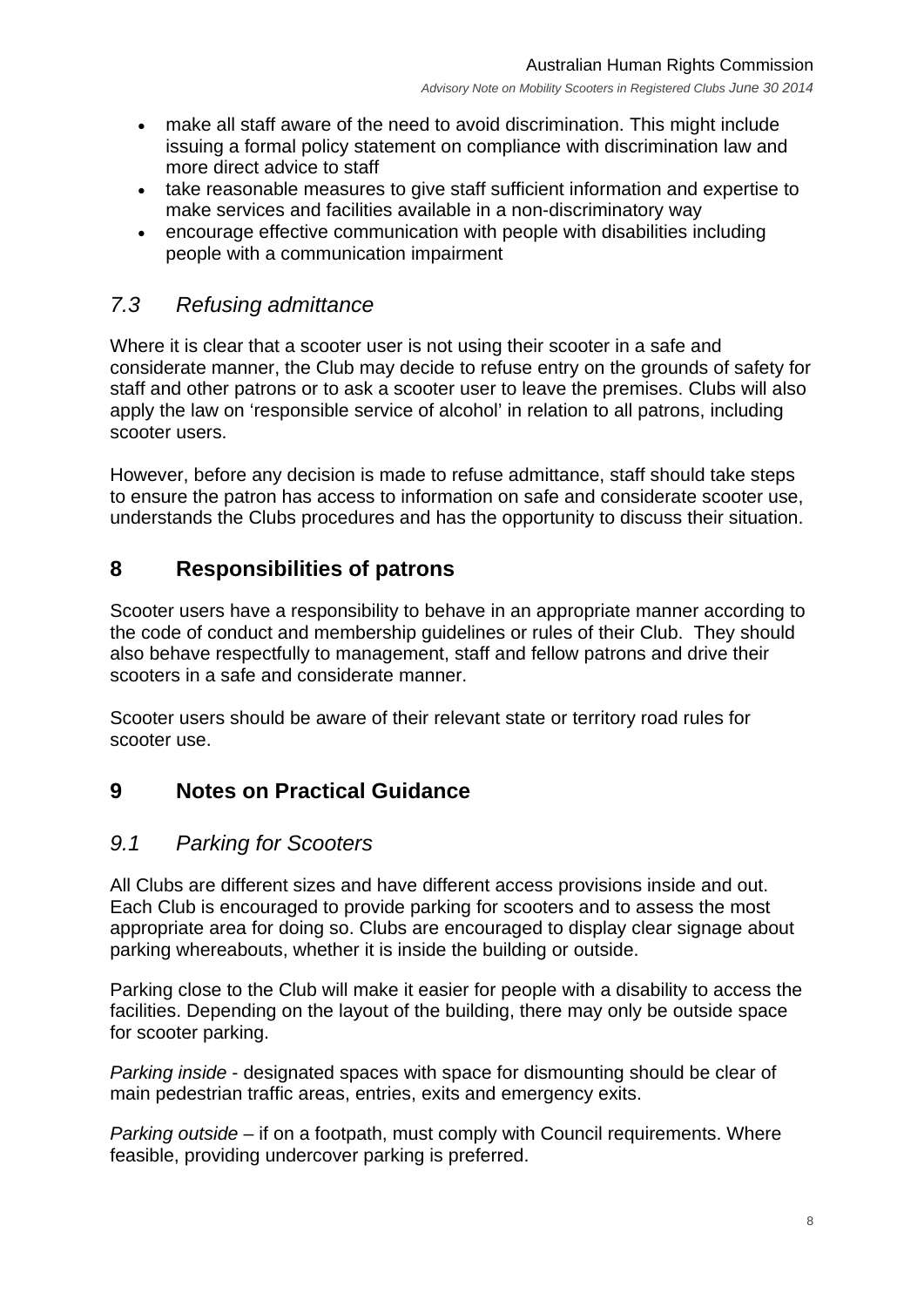If Clubs need assistance, they may seek advice from an access specialist to make recommendations on appropriate parking spaces.

# *9.2 Speed*

All scooters are speed limited, meaning that they are set to have a minimum and a maximum speed, and variable in between. The speed dial is either numbered, with the lowest number representing the lowest speed or more commonly, represented by a diagram of a hare and a tortoise. Many scooters can be reprogrammed to adjust the speed to suit its use and the ability and weight of its user.

To ensure the safety of other patrons, users should use the slowest speed possible when inside or within a crowded area. Travelling at a 'walking pace' is the recommended option. If the scooter is passing people who are walking, the scooter is travelling too fast.

## *9.3 Size of scooters*

Scooters come in a variety of sizes and shapes to suit the differing needs of users.

People selling, recommending and purchasing scooters should be aware of manoeuvrability and turning space restrictions when making choices about which scooter is suitable.

The requirements of the Premises Standards and the BCA are triggered by new buildings or upgrades to existing buildings. In these situations, if a Club ensures that the minimum dimensions and circulation space requirements in the Premises Standards are met, they are meeting their legal obligations.

It would also be in the interests of all manufacturers and retailers of scooters to alert purchasers to the restrictions on the use of scooters on public transport and in public buildings.

## *9.4 Manoeuvrability*

In addition to addressing possible access barriers in the design and construction of the Club premises, consideration could be given to ensuring the best possible circulation space around fixtures and fittings. This might include, where feasible, the re-positioning of movable cupboards, chairs, tables, ATMs, public telephones, food and drink dispensers and similar items so as to improve access and circulation space.

In cases where Clubs are able to make changes to their buildings, or are proposing building upgrades, below are some of the key features of the BCA for 'continuous accessible paths of travel' along corridors or ramps:

- clear door leaf opening minimum 850 mm
- ramps with gradients of 1 in 14 or less
- firm, even and slip-resistant ground surfaces
- corridor width minimum 1000 mm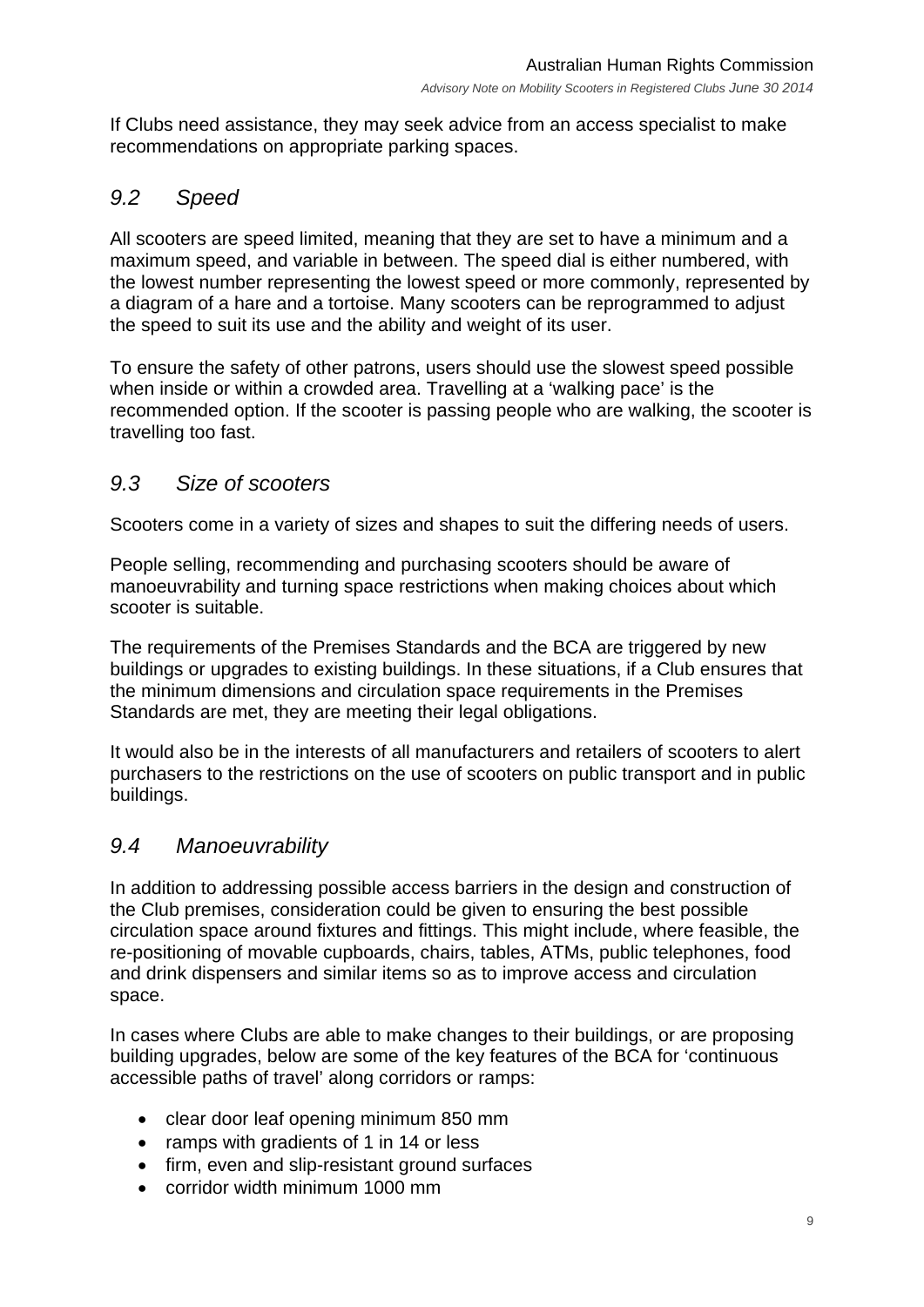- passing spaces along corridors (where required) 1800 mm wide x 2000 mm long minimum
- area needed on a corridor to enable a wheelchair user to turn 90**°** is 1500 mm x 1500 mm minimum and to turn 180**°** is 1540 mm x 2070 mm minimum (scooters will have differing requirements depending on size).

## *9.5 Damage to property*

Patrons should be aware that if they damage premises because of unsafe handling of their scooter, they may be liable for the costs of repairs.

### *9.6 Injury to scooter users and/or other patrons*

Both scooter users and club operators should endeavour to minimise the risk of injury to scooter users and other patrons.

### **10 Options for creating a scooter friendly environment**

It is recommended that Clubs take a proactive approach to scooter users and anticipate a greater percentage of patrons being scooter users.

Set out below are some ideas which can improve the experience for all stakeholders.

### *10.1 Recharge facilities*

Scooter users may need to recharge their battery. Scooter users should be aware of the battery capacity of their scooter. Clubs may choose to provide a recharge power source.

A power point could be installed at an accessible height of 1m in designated parking areas. Users would carry their own recharge cords. Such a power point would need to have a circuit breaker.

#### *10.2 Communication*

Clubs could:

- Provide mobility maps sourced from Council
- Provide information about scooter recharging options (if any)
- Make available scooter safety guidelines

### *10.3 Upgrading parts of the venue*

Clubs could:

- Make scooter friendly areas in Clubs
- Provide occasional seating for use by people who can only walk short distances at a time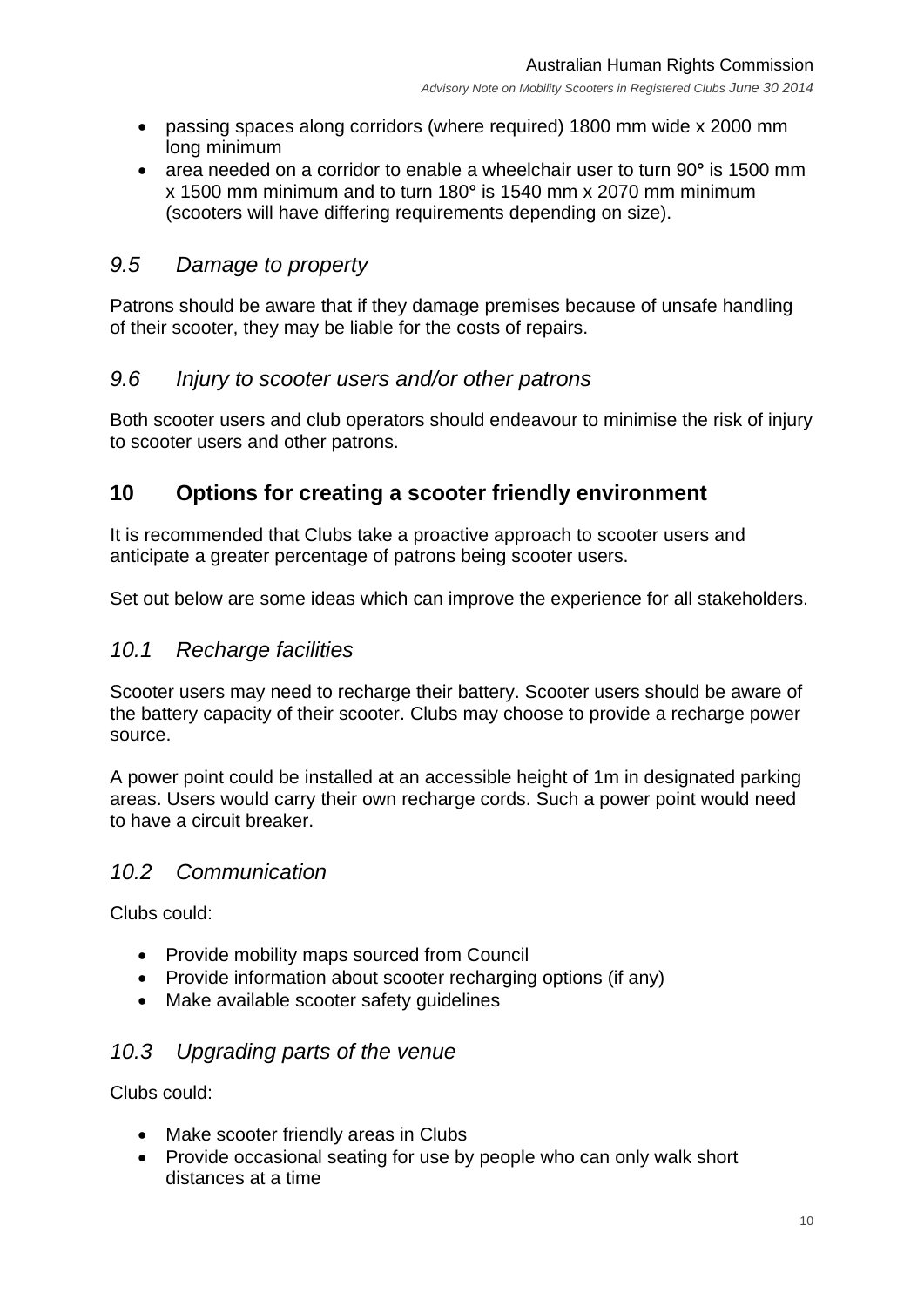- Provide temporary clear spaces for stopping near toilets, reception and eating areas where practicable
- Provide larger toilets than minimum standards and ambulant toilet cubicles *(whether upgrading or not)*
- Widen all doorways to a minimum of clear leaf opening of 850mm *(installing a 920mm door opening)*
- Install automatic opening doors
- Add contrasting strips along glazed doors or other glazing that might be mistaken for a doorway.

### *10.4 'Scooter Safety' expo*

Many Councils employ an 'Access Officer' who is available to provide support for access related projects. A club representative could contact their local Council's access officer and suggest facilitating an information session for users or a scooter safety expo. This invitation could go to patrons and visitors and extend to the broader community.

An expo could have stalls that provide advice on selecting the right scooter, safety equipment, speed inhibitors, transportation and insurance. Information could be provided to explain safe routes of travel to and from the venue, mobility maps which identify accessible toilets and other accessible information and scooter safety guidelines.

#### **Acknowledgments**

The Commission would like to acknowledge Deb Whitecross <deb@disabilityconsultants.com.au> for her assistance in the development of the Advisory Note on Mobility Scooters in Registered Clubs.

Service providers who contributed to the development of the Note include:

- RSL & Services Clubs Association
- Clubs NSW
- Physical Disability Council of NSW
- Accessibility Solutions (NSW) Pty Ltd
- Vista Access Architects
- Scooter and Mobility Australia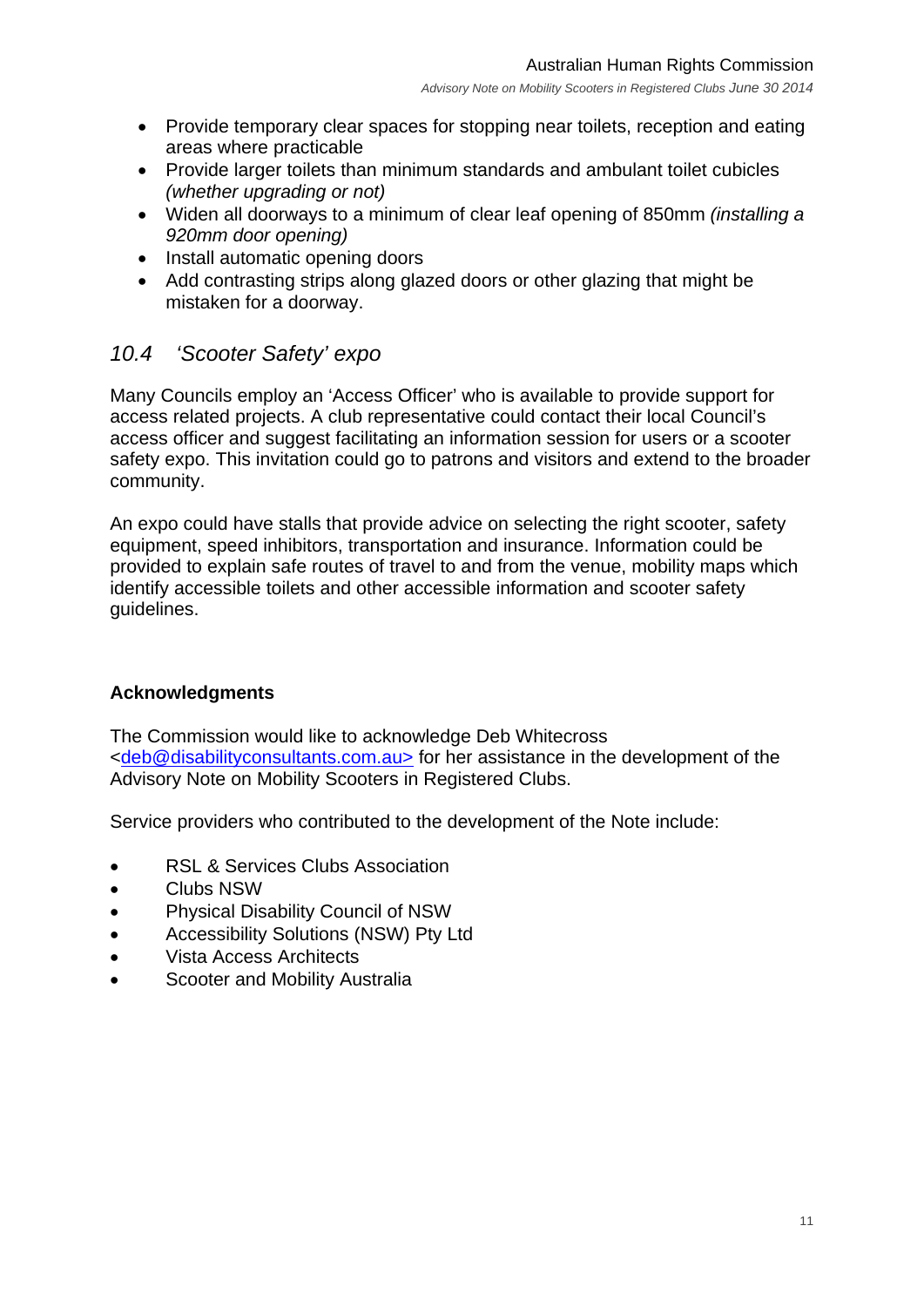### **Appendix 1 – The** *Disability Discrimination Act 1992* **(Cth)**

The DDA is a federal anti-discrimination law. Section 3 of the DDA sets out its objects:

(a) to eliminate, as far as possible, discrimination against persons on the ground of disability in the areas of:

- (i) work, accommodation, education, access to premises, clubs and sport; and
- (ii) the provision of goods, facilities, services and land; and
- (iii) existing laws; and
- (iv) the administration of Commonwealth laws and programs; and

(b) to ensure, as far as practicable, that persons with disabilities have the same rights to equality before the law as the rest of the community; and

(c) to promote recognition and acceptance within the community of the principle that persons with disabilities have the same fundamental rights as the rest of the community.

The DDA covers a wide range of areas including employment, education, sport, the provision of goods, services and facilities, accommodation and access to premises. All levels of government, businesses, trade unions, non-government organisations and individuals have responsibilities under the DDA.

The law seeks to stop discrimination against people with any form of disability including physical, intellectual, sensory, psychiatric, neurological, learning, disfigurement or the presence in the body of a disease causing organism.There are multi-dimensional aspects of the meaning of "disability"; a disability may be made up of a physical/organic, cognitive, psychological or sensory impairment.

People who believe they have been discriminated against because of their disability may make a complaint to the Commission.

Section 4 of the DDA provides that the definition of "premises" includes:

- a. a structure, building, aircraft, vehicle or vessel; and
- b. a place (whether enclosed or built on or not); and
- c. a part of premises (including premises of a kind referred to in paragraph (a) or (b).

The DDA covers existing premises, including heritage buildings, those under construction and future premises. The definition includes not only buildings, but also car parks, sports fields, parks, pathways and transport systems.

Section 23 Access to premises provides:

It is unlawful for a person to discriminate against another person on the ground of the other person's disability:

(a) by refusing to allow the other person access to, or the use of, any premises that the public or a section of the public is entitled or allowed to enter or use (whether for payment or not); or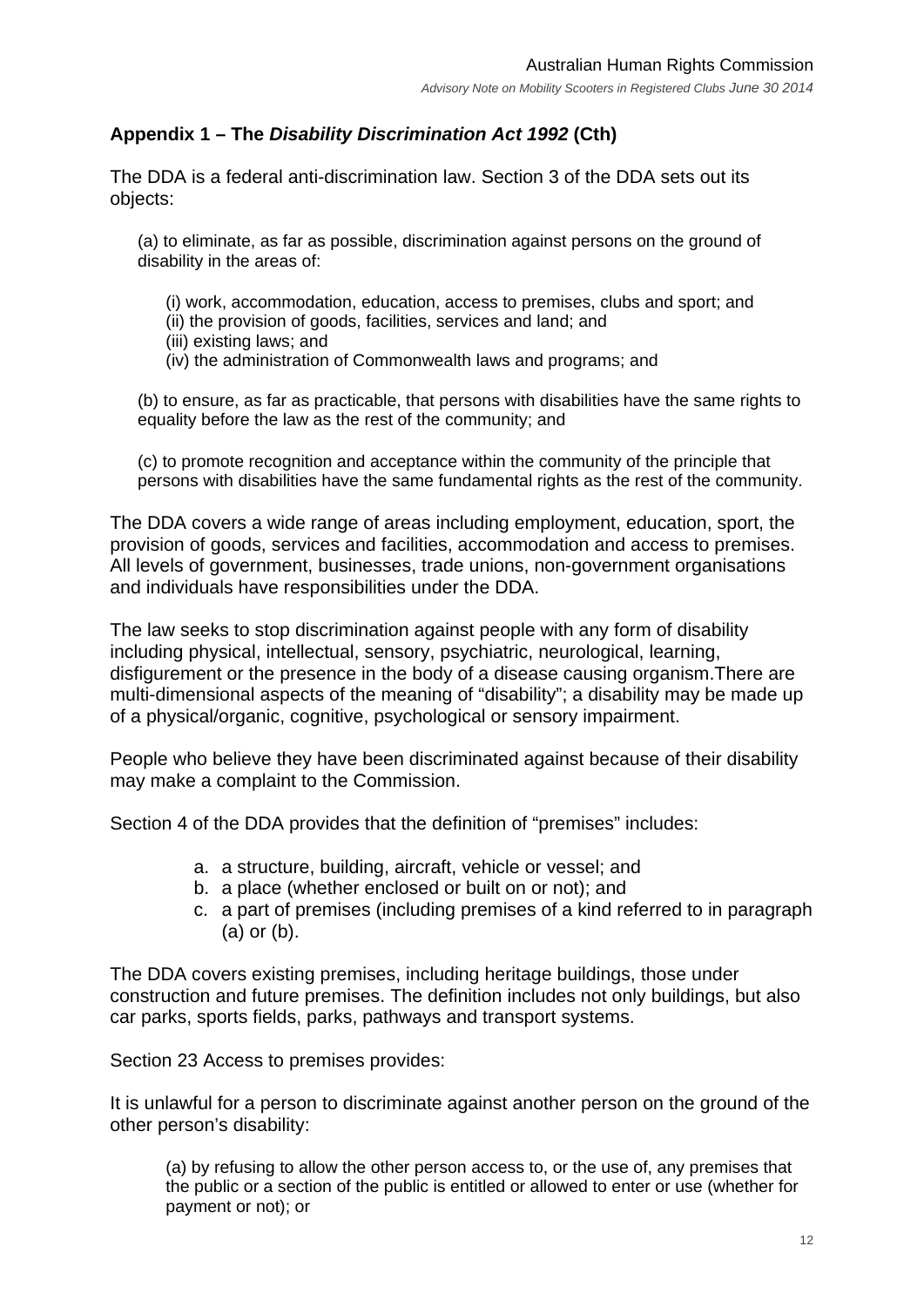(b) in the terms or conditions on which the first-mentioned person is prepared to allow the other person access to, or the use of, any such premises; or

(c) in relation to the provision of means of access to such premises; or

(d) by refusing to allow the other person the use of any facilities in such premises that the public or a section of the public is entitled or allowed to use (whether for payment or not); or

(e) in the terms or conditions on which the first-mentioned person is prepared to allow the other person the use of any such facilities; or

(f) by requiring the other person to leave such premises or cease to use such facilities.

Section 24 Goods, services and facilities provides:

It is unlawful for a person who, whether for payment or not, provides goods or services, or makes facilities available, to discriminate against another person on the ground of the other person's disability:

(a) by refusing to provide the other person with those goods or services or to make those facilities available to the other person; or

(b) in the terms or conditions on which the first-mentioned person provides the other person with those goods or services or makes those facilities available to the other person; or

(c) in the manner in which the first-mentioned person provides the other person with those goods or services or makes those facilities available to the other person.

#### *Examples of discrimination*

Examples of issues which could result in a disability discrimination complaint being made include:

- failure to provide equitable physical access to a premise
- inadequate signage for a person with a vision impairment using facilities within a premise
- failure to ensure facilities such as vending machines or counters within buildings are accessible or usable by people with a disability
- failure to provide suitable parking facilities for vehicles used by people with disabilities
- failure to provide a clear and safe access path in a building or on a pathway

If a complaint of discrimination is made under the DDA the Commission would attempt to conciliate the complaint between the parties in order to assist the parties to reach a settlement. If the complaint is not resolved or is terminated for some other reason, the complainant has 60 days from when the Commission terminates the complaint to make an application to the Federal Circuit Court or the Federal Court of Australia to seek a judicial determination of whether the facts of the complaint involved unlawful disability discrimination.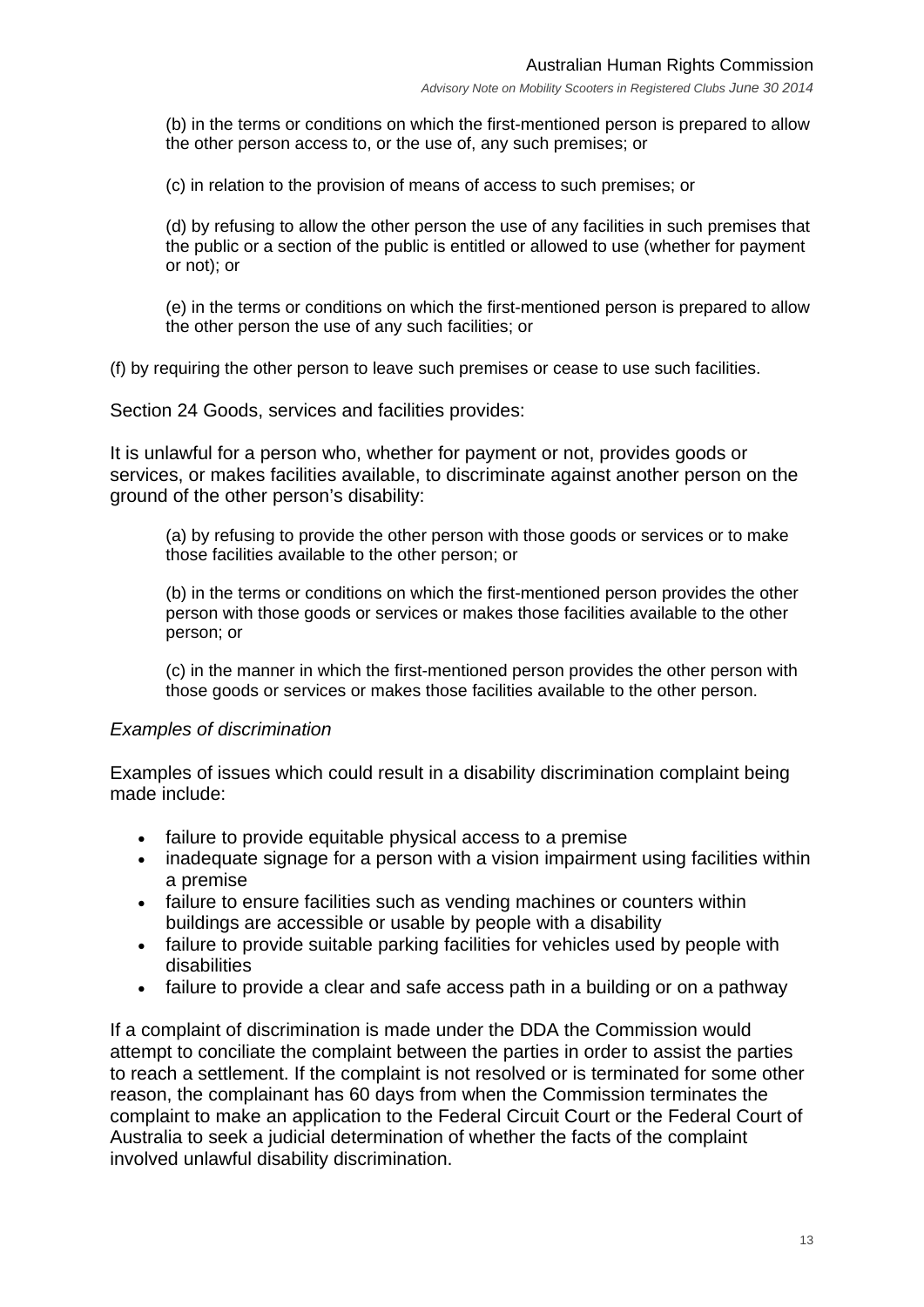### **Unjustifiable hardship**

Section 29A sets out a defence of "unjustifiable hardship". It provides that it would not be unlawful for a person (the *discriminator*) to discriminate against another person on the ground of a disability of the other person if avoiding the discrimination would impose an unjustifiable hardship on the discriminator.

Unjustifiable hardship is defined in section 11 of the DDA:

(1) For the purposes of this Act, in determining whether a hardship that would be imposed on a person (the *first person*) would be an *unjustifiable hardship*, all relevant circumstances of the particular case must be taken into account, including the following:

(a) the nature of the benefit or detriment likely to accrue to, or to be suffered by, any person concerned;

(b) the effect of the disability of any person concerned;

(c) the financial circumstances, and the estimated amount of expenditure required to be made, by the first person;

(d) the availability of financial and other assistance to the first person;

(e) any relevant action plans given to the Commission under section 64.

Example: One of the circumstances covered by paragraph (1)(a) is the nature of the benefit or detriment likely to accrue to, or to be suffered by, the community.

(2) For the purposes of this Act, the burden of proving that something would impose unjustifiable hardship lies on the person claiming unjustifiable hardship.

Where access to or use of premises has not been provided for people with disabilities, a person with a disability may decide to lodge a complaint. In that case, a defence of unjustifiable hardship may be available to the respondent, depending on the relevant circumstances.

The 'unjustifiable hardship' provision in section 11 states that all relevant circumstances of the particular case must be taken into account.

The best way to avoid disability discrimination or complaints of disability discrimination would be to consider and address access issues as fully as possible from the design stage onwards. This Note is intended to assist in achieving that objective.

#### *Convention on the Rights of Persons with Disabilities*

Australia ratified the *Convention on the Rights of Persons with Disabilities* on 17 July 2008. It was one of the first nations to do so. The Convention is an international instrument of the United Nations intended to promote, protect and ensure the full and equal enjoyment of all human rights and fundamental freedoms by all persons with disabilities, and to promote respect for their inherent dignity.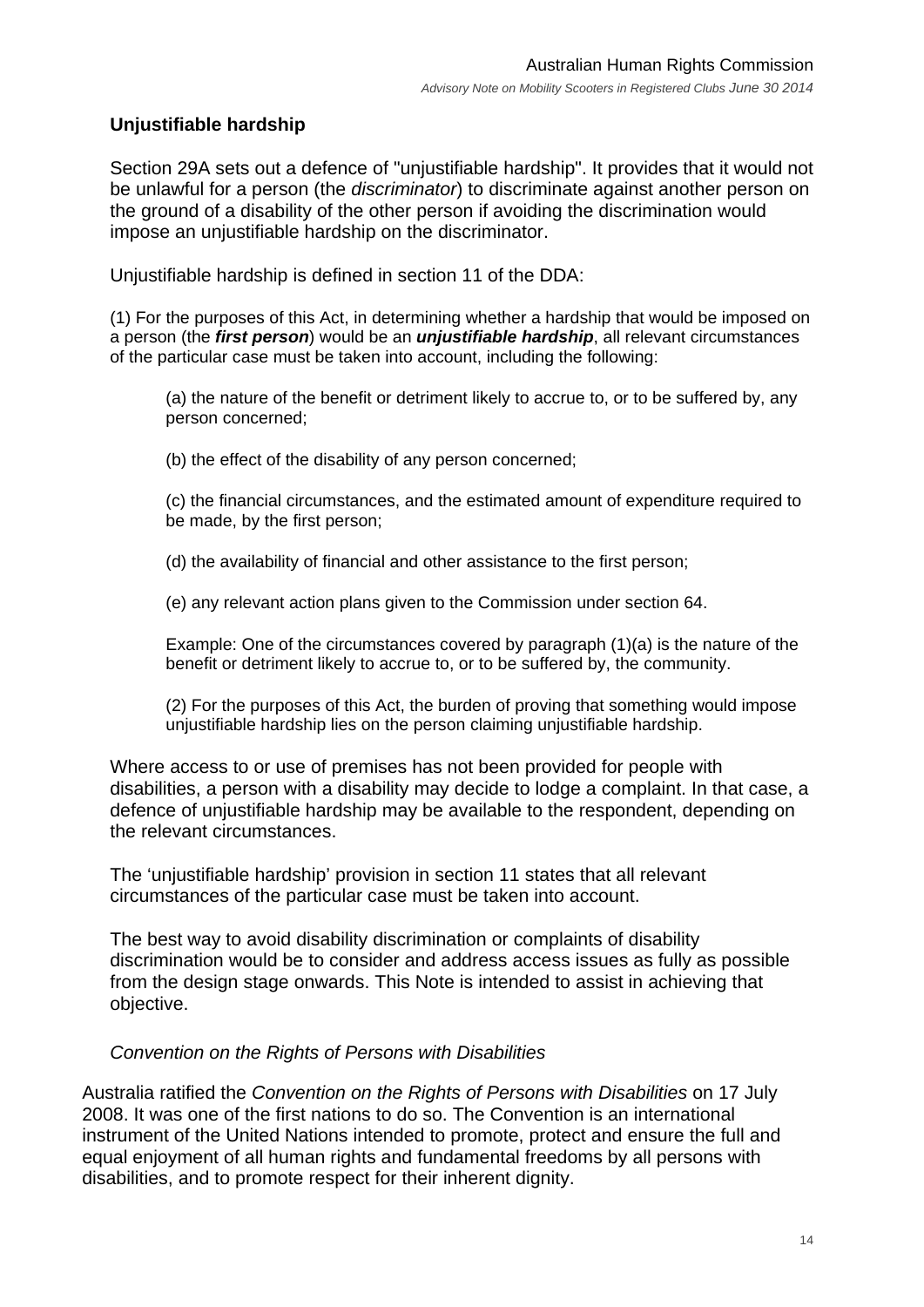Article 9 of the Convention concerns Accessibility

#### **Article 9 - Accessibility**

1. To enable persons with disabilities to live independently and participate fully in all aspects of life, States Parties shall take appropriate measures to ensure to persons with disabilities access, on an equal basis with others, to the physical environment, to transportation, to information and communications, including information and communications technologies and systems, and to other facilities and services open or provided to the public, both in urban and in rural areas. These measures, which shall include the identification and elimination of obstacles and barriers to accessibility, shall apply to, inter alia:

- a. Buildings, roads, transportation and other indoor and outdoor facilities, including schools, housing, medical facilities and workplaces;
- b. Information, communications and other services, including electronic services and emergency services.
- 2. States Parties shall also take appropriate measures to:
	- a. Develop, promulgate and monitor the implementation of minimum standards and guidelines for the accessibility of facilities and services open or provided to the public;
	- b. Ensure that private entities that offer facilities and services which are open or provided to the public take into account all aspects of accessibility for persons with disabilities;
	- c. Provide training for stakeholders on accessibility issues facing persons with disabilities;
	- d. Provide in buildings and other facilities open to the public signage in Braille and in easy to read and understand forms;
	- e. Provide forms of live assistance and intermediaries, including guides, readers and professional sign language interpreters, to facilitate accessibility to buildings and other facilities open to the public;
	- f. Promote other appropriate forms of assistance and support to persons with disabilities to ensure their access to information;
	- g. Promote access for persons with disabilities to new information and communications technologies and systems, including the Internet;
	- h. Promote the design, development, production and distribution of accessible information and communications technologies and systems at an early stage, so that these technologies and systems become accessible at minimum cost.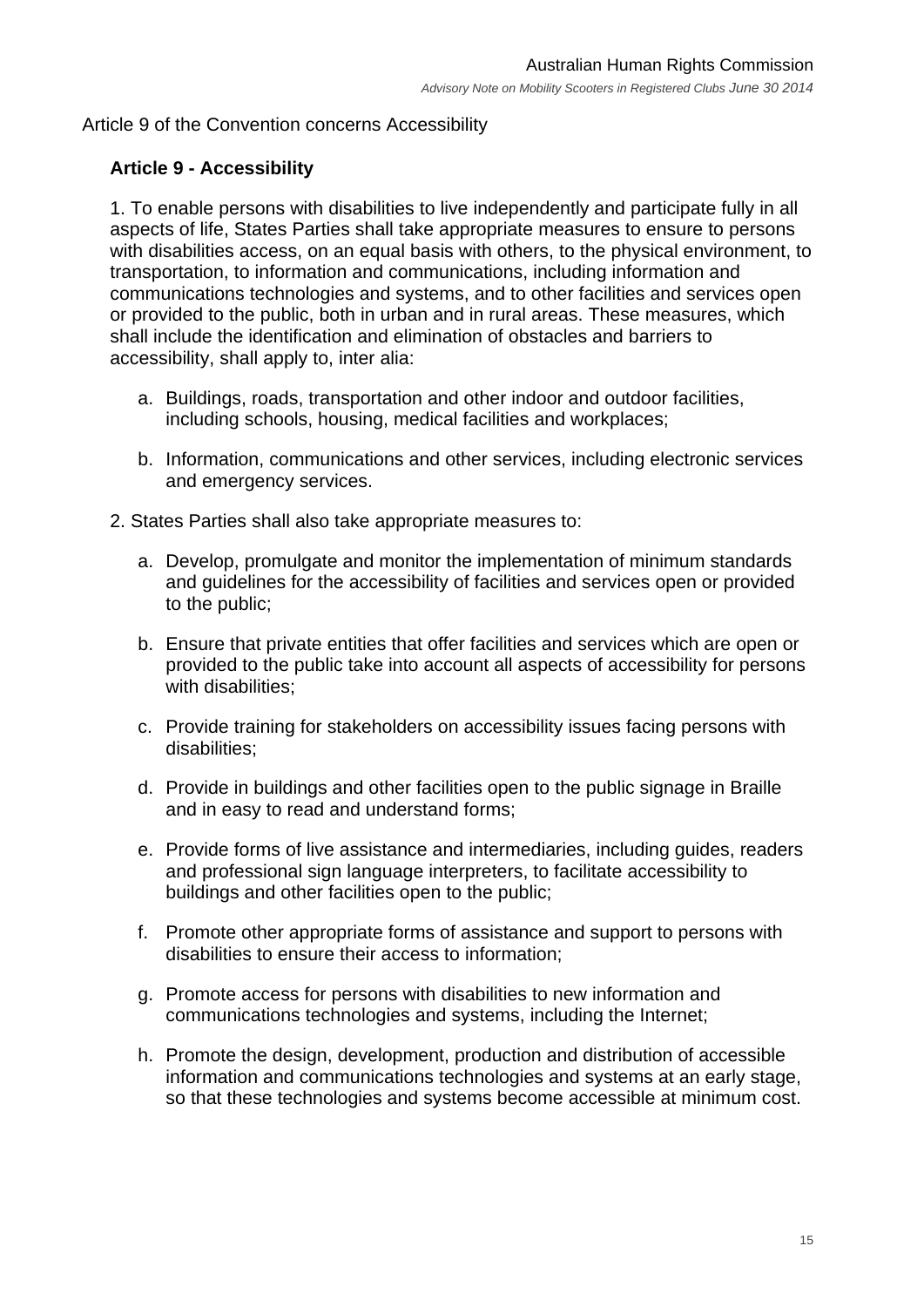### **Appendix 2 – Premises Standards and Building Code of Australia**

#### **Note on minimum dimensions and circulation space requirements to meet the minimum requirements of the Premises Standards and Building Code of Australia**

The Premises Standards and the BCA set out the minimum requirements for access in relation to features such as doorway widths, corridor widths, circulation areas around doorways and lift floor sizes.

The requirements of the Premises Standards and the BCA are triggered by new buildings or upgrades to existing buildings. In these situations, if an owner or operator ensures that the minimum dimensions and circulation space requirements in the Premises Standards are met, they are meeting their legal obligations.

Examples of minimum requirements in the Premises Standards and the BCA include:

- Clear door leaf opening minimum 850 mm
- Corridor width minimum 1000 mm
- Passing spaces along corridors (where required) 1800 mm wide x 2000 mm long minimum
- Lift floor space for a lift travelling 12 m or less 1100 mm x 1400 mm minimum
- Area needed on a corridor to enable a wheelchair user to turn 90**°** 1500 mm x 1500 mm minimum
- Area needed on a corridor to enable a wheelchair user to turn 180**°** 1540 mm x 2070 mm minimum
- Width of space required in a theatre for a wheelchair user 800 mm minimum
- Width of corridor outside a doorway entry into a room varies according to approach and the way the door swings but generally the corridor at this point is required to be wider than the 1000 mm minimum

All the minimum dimensions in the Premises Standards and the BCA are based on research which looked at wheelchair users - not motorised scooter users - and assume a basic maximum occupied wheelchair footprint of 800 mm wide x 1300 mm long.

There are no minimum or maximum dimensions for the width, length or turning space requirements for scooters in the Premises Standards, which do not deal with any specific mobility devices. Rather, the Premises Standards and the BCA define the minimum requirements for building construction or building upgrades. People selling, recommending and purchasing scooters need to be aware of these requirements when making choices about which scooter is suitable if the intended use includes travel inside buildings.

#### **Existing buildings**

The situation is not as clearly defined in relation to buildings which were constructed prior to the Premises Standards entering into force, being 1 May 2011 (existing buildings). However, all existing buildings continue to be subject to the general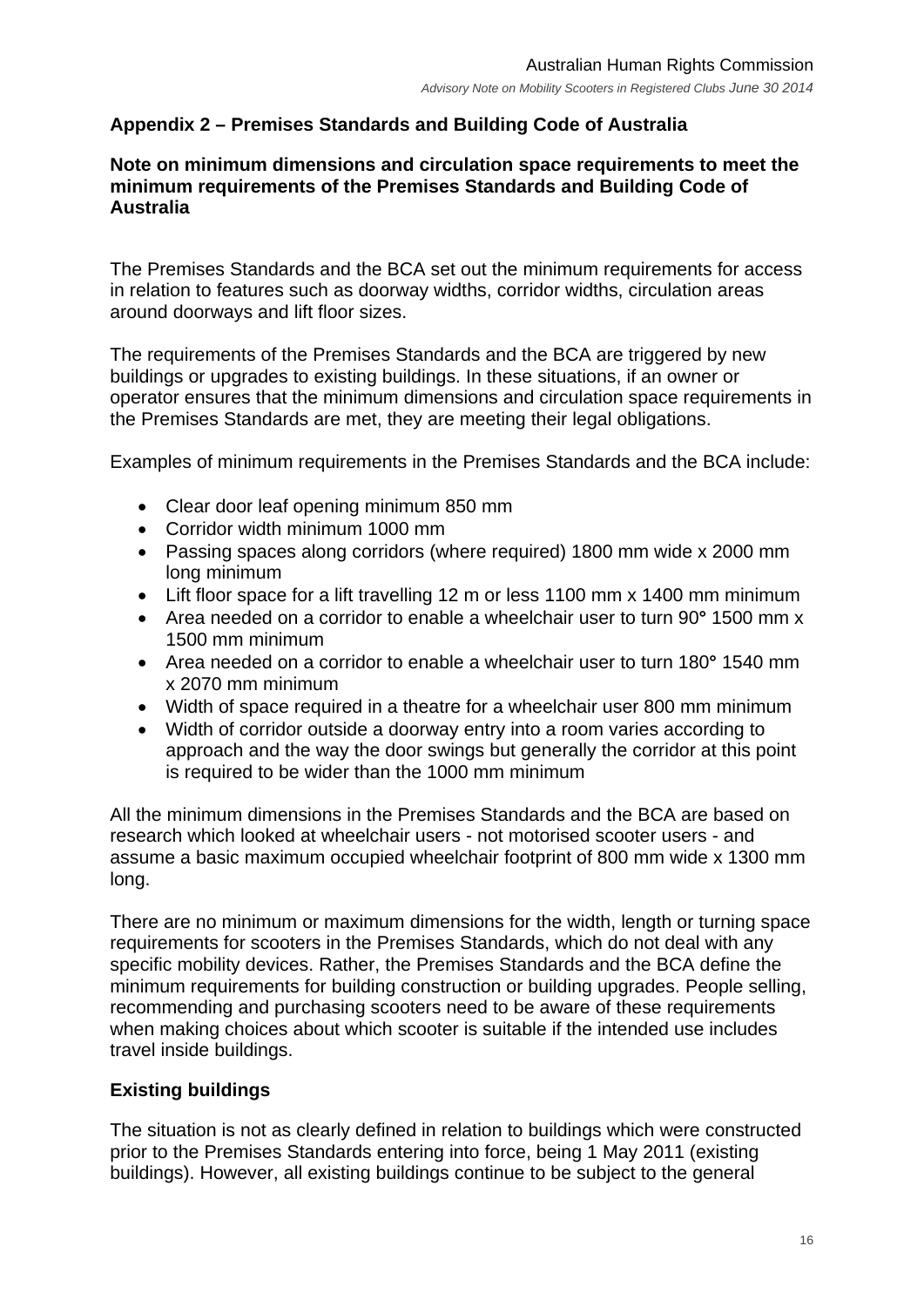unlawful discrimination provisions of the DDA, including section 23 of the DDA. See Appendix 1.

An assessment of possible access difficulties in existing buildings and the development of a building upgrade plan could assist in avoiding disability discrimination and disability discrimination complaints. See Appendix 3.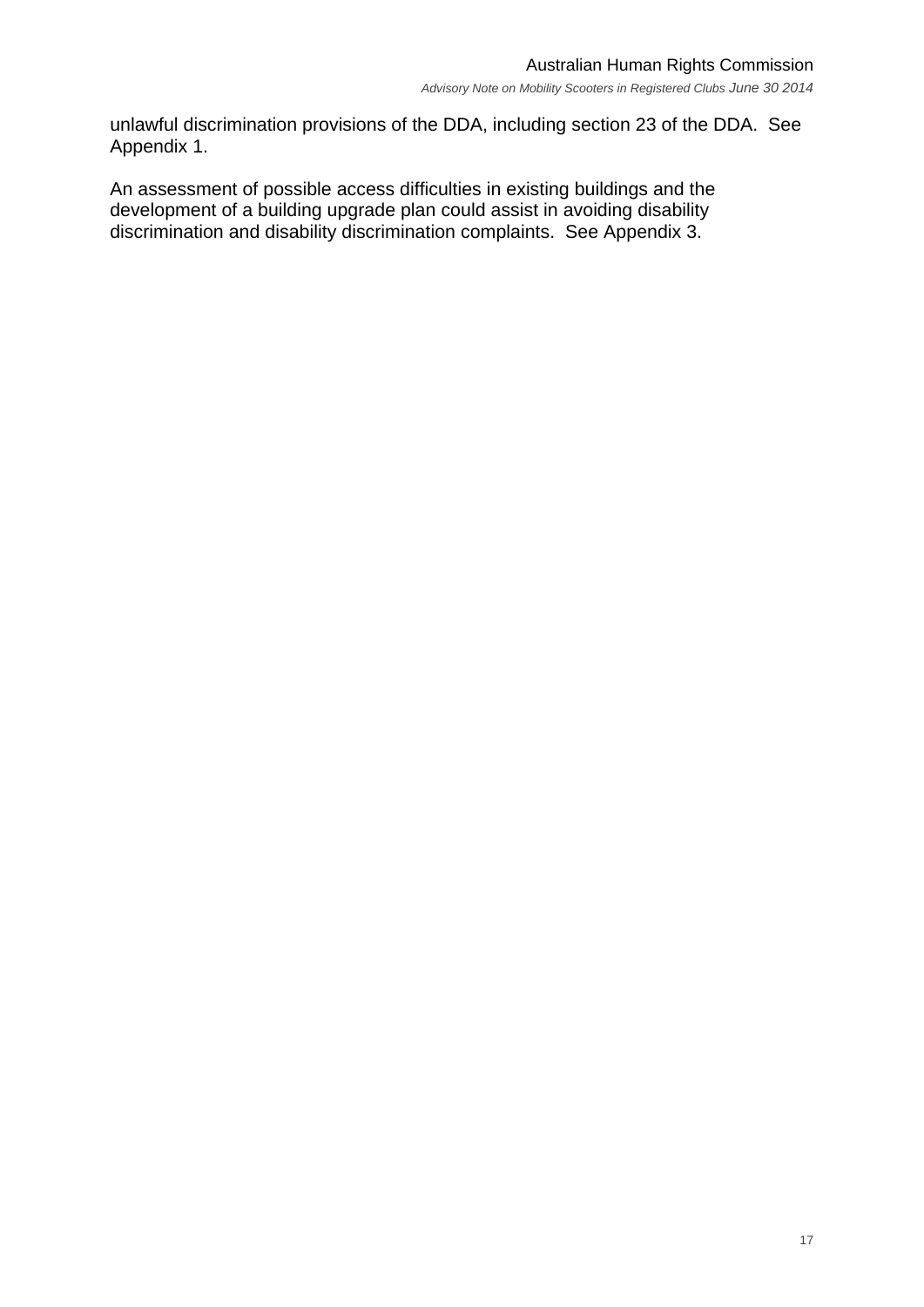## **Appendix 3 – Action plans and building upgrade plans**

Part 3 of the DDA provides guidance for the voluntary development of an Action Plan, which sets out how an organisation may identify and address discrimination. For example, an Action Plan could be developed which shows how premises might be modified over time to achieve equality of persons with disabilities with the rest of the community. Note that an Action Plan is a relevant circumstance to be considered when a defence of unjustifiable hardship is raised.

Any organisation subject to the DDA can choose to make an Action Plan under sections 60 and 61 of the DDA and lodge it with the Commission. An Action Plan can be revised at any time and can establish priorities for change over a number of years.

For owners, operators, managers and lessors of existing premises, a planned upgrade of buildings to meet the requirements under the Premises Standards and the BCA would be advisable and may reduce disability discrimination and the chance of a disability discrimination complaint being made.

The essentials of an Action Plan are set out in section 61 of the DDA. In summary, these are:

- policies and programs to achieve the objects of the DDA
- how these policies and programs will be communicated to your staff
- a review that identifies any discriminatory practices within your Club
- setting reasonable goals and target against which the success of the action plan may be measured
- the ways in which your Club's policies and programs will be evaluated
- appointment of persons within your Club to implement the Action Plan.